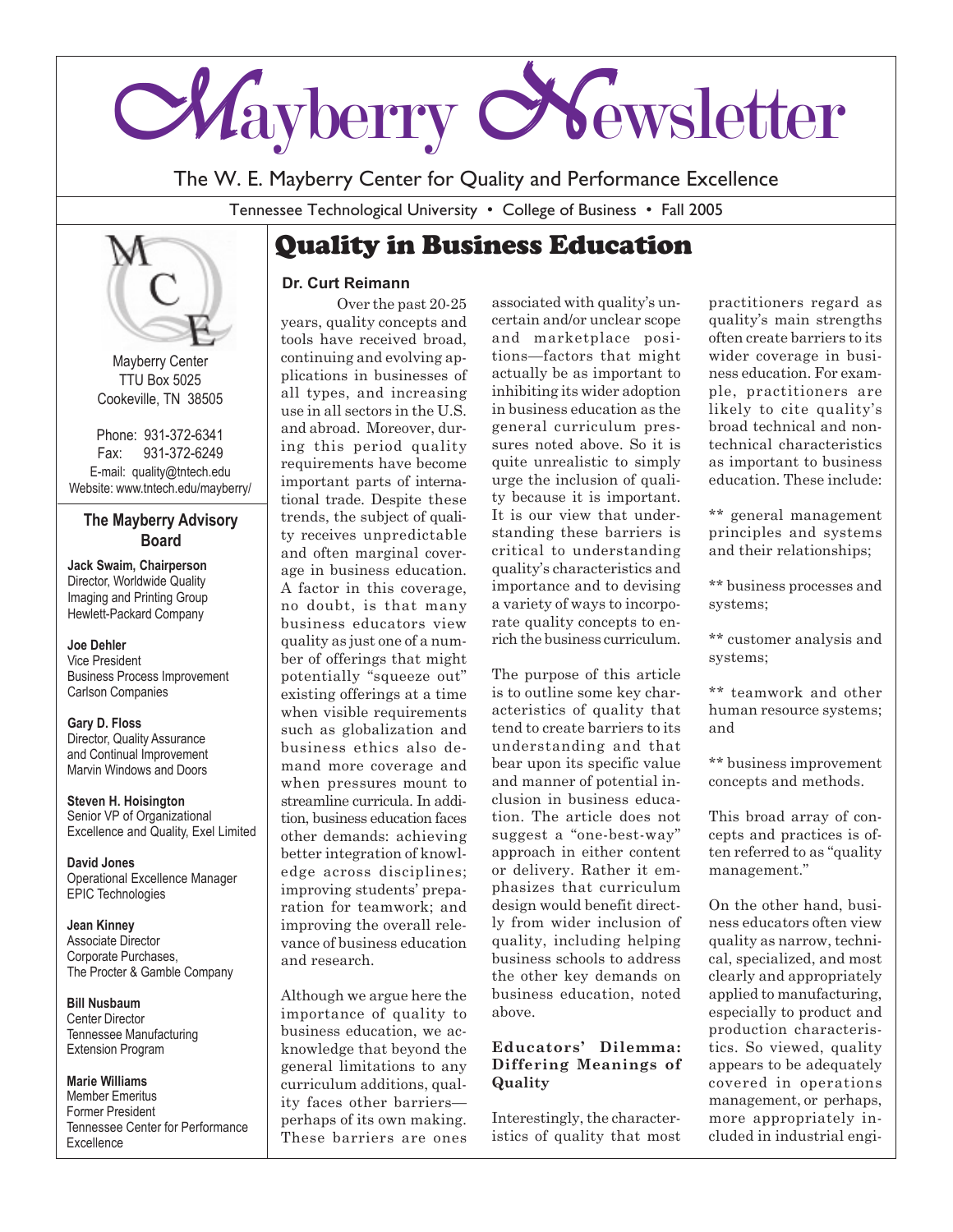#### PAGE 2

neering. The fact that the U.S. economy is increasingly service oriented is then also a factor in quality's minimal inclusion in business education. From an academic point of view, it is likely that many educators perceive only the technical core of quality as a well-defined body of knowledge or discipline. The aspects of quality that lie outside the technical core are not yet linked in clear and predictable ways to the technical core. In addition, the aspects of quality outside of the technical core include concepts and practices that many business educators tend to view as too ill-defined, broad, and variable to be accepted and taught as a coherent discipline or covered effectively in a single offering.

If we turn to the marketplace for guidance in curriculum decisions, we note that the marketplace itself has contributed to the confusion. There we see that quality and quality management take many forms and labels. Moreover, the forms and labels change frequently and labeled quality initiatives often move from organization to organization much like fads, often doctrinaire, with associated jargon. Variants of quality initiatives, even some with similar labels, might actually be quite different in some important detail. Indeed, often quality practitioners' skill sets have only small overlaps.

Although the marketplace packaging, labeling, and "morphing" are often bewildering, these characteristics reflect utility, learning, evolution, and adaptation in real time and in realworld application, responding to business dynamics and competitive pressures. Understanding these dynamics and pressures is also an important part of business education. In the marketplace, learning and evolution occur in part via accretion and adaptation of concepts from other disciplines, as well as from successes and failures in use. In simplest terms, some of the confusion with the quality body of knowledge and tool sets are that they are open ended—more so than perhaps traditional business disciplines.

### **Quality Management: Broader than Technical Quality**

Despite a lack of clear, stable, and universally accepted boundaries that define a unique quality management discipline or body of knowledge, there are a number of core purposes and elements that tend to be part of most quality initiatives. Key examples include:

\*\* focus on organizational performance, performance comparisons, and performance management, including use of an integrated set of performance metrics and comparisons;

\*\* focus on customer and stakeholder requirements which include market dynamics, competition, and public responsibilities;

\*\* business processes that fulfill the requirements of the organization and hence connect these requirements to inputs, outputs and outcomes. Because these processes respond to purposes and requirements, they tend to cross organizational and discipline boundaries and must be built upon the organization's specific business model;

\*\* reliance on teamwork and problem solving within and across organizational units, especially for performance improvement.

Aspects of these topics, of course, often arise within existing curricula. However, it is very difficult to achieve the appropriate context and depth for these critical topics within other offerings. It is also quite unrealistic to expect students to synthesize a holistic understanding of these important topics based upon exposure to partial and perhaps inconsistent treatments that might not be part of some overall integrated curriculum design.

#### **Quality in the Curriculum: Some Options**

Even if business educators accept the potential value of quality management to general business education, the challenge remains of how to accommodate it in the curriculum. As emphasized in the introduction, we see no "one best

way." Rather, a variety of alternatives might be devised to cover the critical quality purposes and methods. Alternatives or combinations include:

\*\* quality concepts covered across the curriculum via integrated design, to cover and reinforce the overall concepts;

\*\* special coverage as a visible part of general management concepts, especially organizational performance;

\*\* capstone experiences, such as internships and special projects;

\*\* participation in state quality award programs;

\*\* use of quality award or other quality case studies; and

\*\* core offerings and elective ("special topics") offerings.

As indicated at the outset of this article, over the past two decades, quality has become a very important instrument in businesses and other organizations. Its increasing use parallels the growth in competition, changing business models, and market segmentation. These trends should merit enhanced coverage in business education. In addition to their inherent value, quality concepts provide other benefits, such as:

\*\* application to all organizations' requirements, thus supporting students' better understanding of organizational purposes and dynamics and students' preparation for employment across the economy;

\*\* a vehicle to address the other demands upon business education, including performance-driven teamwork and cross-discipline knowledge;

\*\* a vehicle for use in curriculum design itself.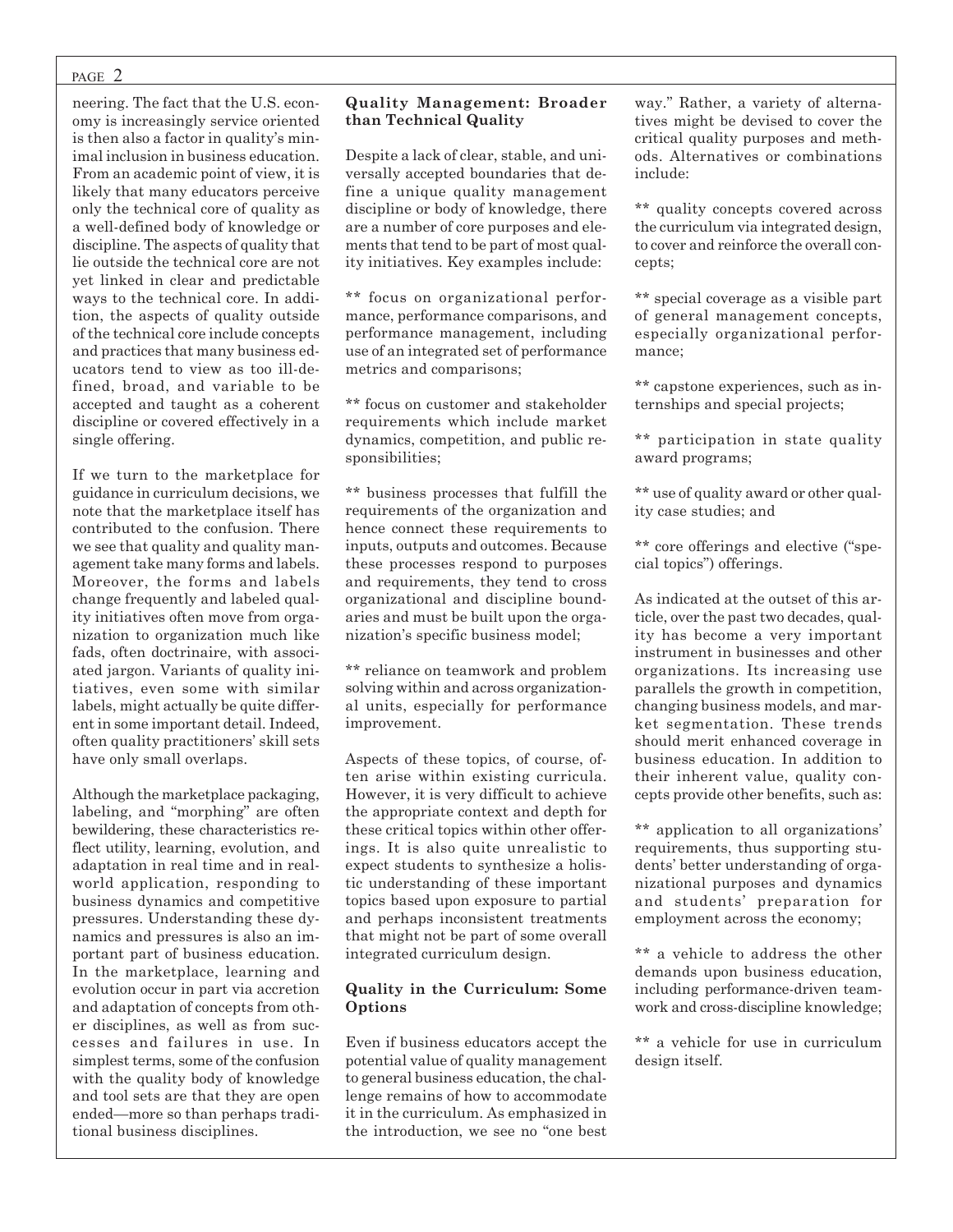# Power of Productivity

### **Dr. R. Nat Natarajan**

*The Power of Productivity: Wealth, Poverty, and the Threat to Global Stability* by William W. Lewis. University of Chicago Press, 2004.

Why does productivity in retailing, and housing construction sectors in Japan lag woefully behind its automotive and steel industries? Why does Russia, with a better education system, have lower per capita GDP than Brazil? In his book, whose ambitious scope is indicated by its subtitle, Lewis has the answers. He is the founding and now emeritus director of McKinsey Global Institute (MGI), and has held several policy making positions at the U.S. Departments of Defense and Energy. The author has a deeper goal. He wants to examine the relationship between productivity, economic performance, and poverty in countries. Productivity has always been considered a very important dimension of business performance and its improvement remains a major objective of businesses but its impact on a country's well-being is not obvious and needs elaboration. Lewis and his colleagues at MGI use a new methodology to do just that. He reaches conclusions that policy makers and business leaders will find both surprising and controversial. Here is a sample (in italics).

*"Trainability is not the same as education. Uneducated workers can achieve best practice when educated workers do not." "In Houston, Texas, illiterate agricultural workers from not speaking any English are achieving best practice labor productivity in housing construction." (p. 245).* According to his evidence there is no direct link between education levels and productivity. This may be true if productivity is interpreted narrowly as it applies to farms and factories. This ignores, for instance, external effects on children's health and nutrition due to improved women's literacy. It also does not consider the vital role higher education plays in fostering innovation.

*"The truth of the matter is that regardless of institutional educational level, workers around the world can be trained on the job for high productivity." (p. ix).* Will this really happen? Multinationals like Toyota can train U.S. educated workers and achieve world class productivity in its U.S. transplants but does the typical firm have the incentive to spend money on training when its trained workers can be poached? Moreover, the time and cost of training will increase if the educational levels are low to begin with.

For poor countries he offers the following. *"The solution does not start with more capital. The*



*Left to Right: Front Row: Bill Nusbaum, Jack Swaim, Jean Kinney, and David Jones Back Row: Marie Williams, Dr. Curt Reimann, and Dr. R. Nat Natarajan*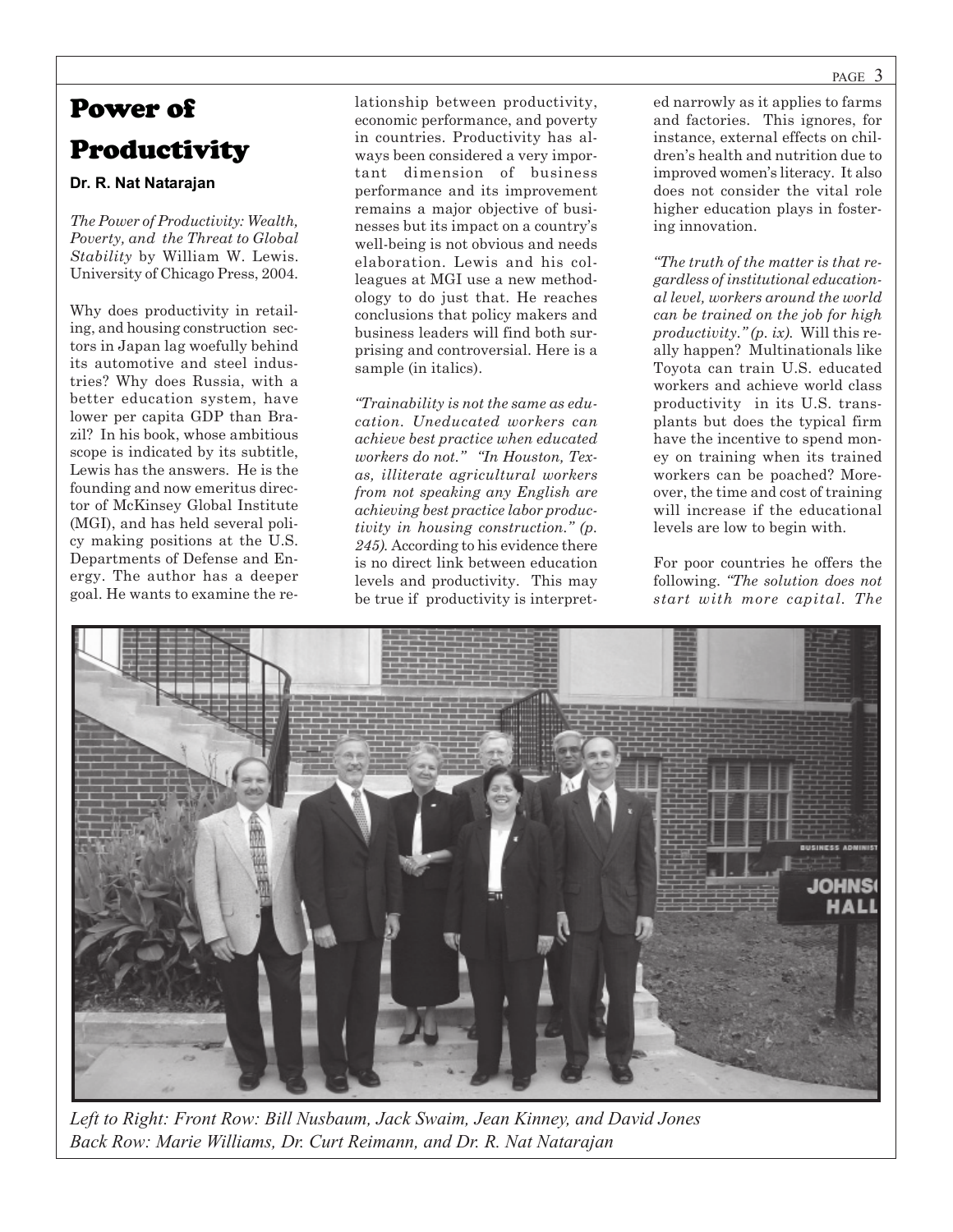#### PAGE 4

*solution is in the way it organizes and deploys both its capital and labor. If poor countries improved productivity and balanced their budgets, they would have plenty of capital for growth from domestic savers and foreign investors." (p. x)*

*"Big governments demand big taxation. When part of the economy is informal and untaxed the burden falls on the legitimate businesses. This is a burden today's rich countries did not have when they were poor. The elites are responsible for big governments. Particularly in the poorer countries, the elites license business activity, control international financial and material flows, promote unaffordable social welfare systems, and favor government owned businesses. Too often, the elites reward themselves richly." (p. x)*

*"Direct investments by the more productive companies from the rich countries would raise the poor countries' productivity and growth rates far more effectively than sending money. Poor countries have the potential to grow much faster than most people realize." (p. x)* Lewis points out that foreign direct investment has done wonders for retailing in Brazil, and auto industries in India and the U.S*.*

*"Only one force can stand up to producer interests*–*consumer interests. Most poor countries are a long way from a consumption mindset and consumer rights. As a result they are poor." (p. x).* Lewis argues that in the U.S., historically, consumer is the king. Its political tradition supports consumer consciousness. Lewis quotes John Kennedy from 1960, "The consumer is the only man in the economy without a high-powered lobbyist. I intend to be that lobbyist" (p. 301). The snag is that free market competitive capitalism– that Lewis advocates as a solution– takes care of owners' not consumers' interests. In the book, Lewis does not address that contradiction.

The study includes two rich countries, Japan and the U.S., one rich region, Europe, and one middle income country, South Korea, and three large poor countries, Brazil, India and Russia. China is a glaring omission. Nor are any of the 54 countries from the continent of Africa represented in the study. In a later interview, Lewis contends that already a strong pattern has emerged in his findings and additional data collection — which is a daunting challenge in itself — is not likely to enhance the insights that have been gleaned. The study was conducted over 12 years.

Productivity and the factors affecting it have been studied by economists at the macroeconomic level and by management scholars at the organizational level. Lewis, a physicist by training, considers industry as the unit of analysis and focuses on the particular microeconomic conditions that affect productivity in an industry. This was prompted by a paradox he observed with respect to Japan. In the 1990s the main story was that Japanese manufacturing industries, through trade, were wiping out auto, steel, and consumer electronics industry in the U.S. But the GDP per capita numbers at purchasing power parity exchange rates showed that GDP per capita in Japan was roughly 30% below that of the U.S. He was convinced that the only way to understand that paradox was to look at the productivity of individual industries in Japan. He found that Japan had a "dual economy." True, Japan does have some industries with the highest productivity in the world that are globally very competitive but looking only at the traded sectors of an economy is misleading because that is generally a small percentage of the GDP. Non-traded sectors like retailing and housing construction in Japan (productivity in those sectors were about 50% of the respective levels in the U.S.) determine the overall productivity which is the average of productivities of the individual sectors.

The productivities (of labor and capital) in selected sectors of each country are estimated by data gathered in the field and through

published statistics. They are compared with the U.S. benchmark in the same industry. The results show that barring very few industries, the U.S. has the highest productivity levels. Lewis credits this to the pro-consumer, procompetition policies historically followed in the U.S. Significantly, the poorer the country, the lower the productivity levels in sector after sector. According to Lewis, the connection between standard of living measured by GDP per capita and labor productivity is straightforward. Average labor productivity is output divided by number of workers. This equals output (GDP) per capita multiplied by the fraction of population employed. Lewis makes the assumption — which is questionable — that the latter fraction does not vary much from country to country. Thus lower labor productivity implies lower standard of living.

Retailing and housing construction industries are studied in every country in the sample. Lewis singles them out for special mention because he thinks they do not get the attention they deserve. Retailing and house construction accounts for 11% and 2% of employment in the U.S. and 12% and 4% in Japan respectively–a lot more than manufacturing industries. Retailing has influence outside its boundaries. Because of its position in the value chain — closest to the customers it has market knowledge that influences productivity in the entire chain all the way to the farmers. He attributes much of productivity acceleration in the U.S. from 1995 to 2000 to the innovations of Big Box retailers like Wal-Mart. Information technology played a lesser role. Housing construction is among the most local of businesses without any global or large national firms. Therefore, it is difficult to establish benchmarks and conditions for productivity improvement. It is also very sensitive to macroeconomic conditions such as mortgage rates and laws regarding zoning and land use.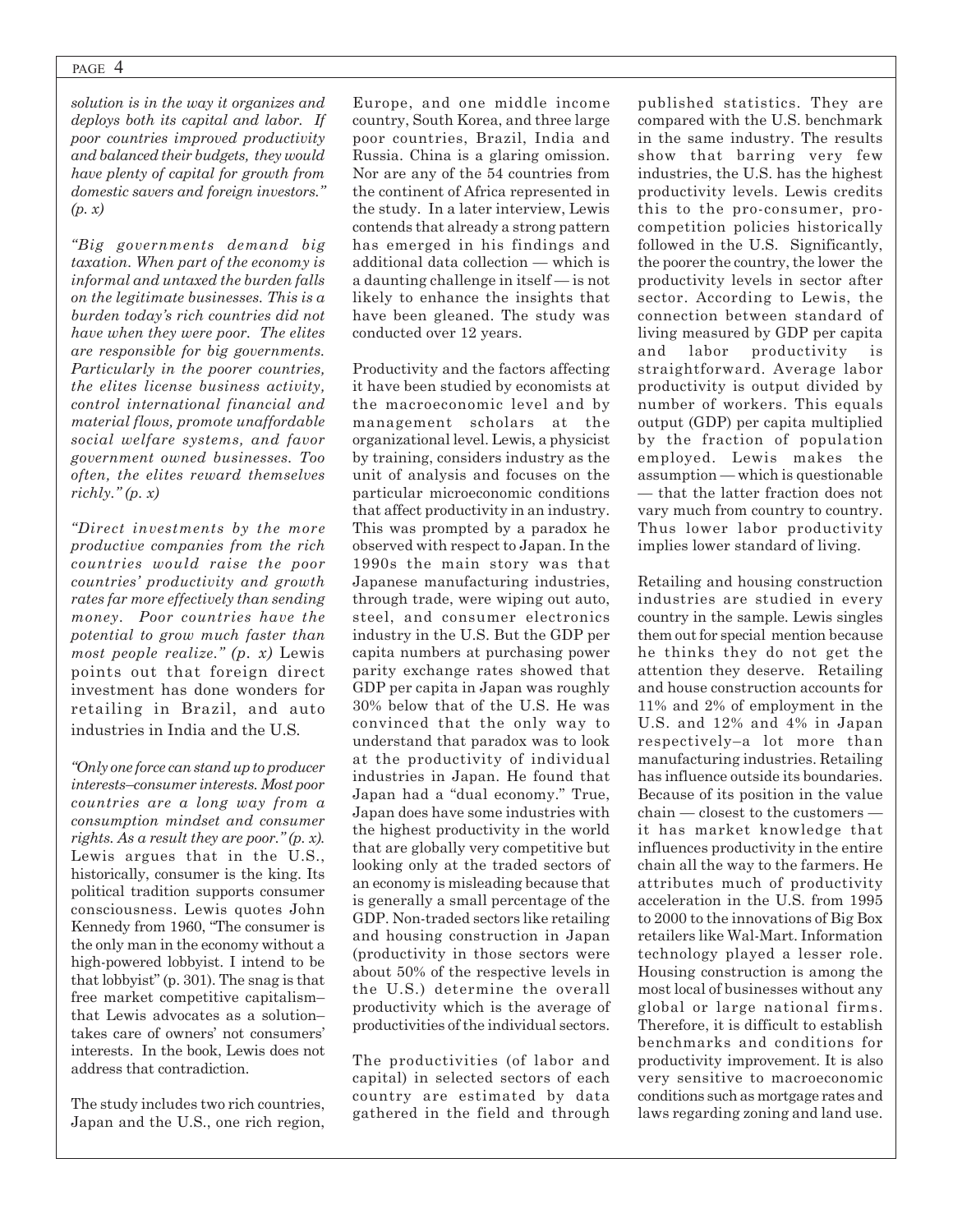Lewis traces the causes of the observed disparities between productivities within the sectors in the same country and the even greater divide between that of rich and poor nations to the microeconomic policies. The particular causes are the distortions in the product markets and anti-competitive policies. The more the distortion, the worse the productivity. These policies are in place for reasons such as: to support special interests of producers; to favor incumbent, small, and informal businesses against competition; and to meet social objectives. Lewis argues that too much attention has been paid to the so-called "Washington Consensus" : if a country has a regime of flexible exchange rates, openness to trade, and governmental fiscal discipline, then it is on a path to economic development. MGI study leads him to conclude that creating fair and intense competition is the key. And both its importance and the difficulties of achieving it—especially in poor economies—have been profoundly underestimated. Stable macroeconomic conditions are necessary but not sufficient. Policymakers focus on labor and capital market reforms but not on product markets. This is because the issue has to be addressed sector by sector and it is hard work.

In the book, examples of market distortions abound. In India, the market for land does not function properly because of unclear land titles. Lewis points out that because of such distortions there is no incentive to use even wheelbarrows a very basic tool—in construction! Lewis is not impressed by the global success of India's software industry because it contributes to less than one percent of India's GDP. Moreover, its productivity—though much higher than other sectors in India—is only about 50% of the level in U.S. Fears of loss of IT jobs to India can be put to rest by the fact that even if India does all the IT work for the rest of the world it will employ only 7 million workers! (To

put things in perspective, the U.S. economy alone has about 140 million jobs.) If productivity improves, it will employ even fewer. This is dwarfed by the 25 million Indians working in retailing (mostly mom-and-pop and cubbyhole retailers) and 50 million in dairy farming. Compared to the U.S., these sectors have abysmal relative productivities of 6% and 0.6% respectively. Over 800 products are reserved for small scale sector which does not usually pay taxes. This means Indian apparel and textile plants cannot compete with China's in apparel exports because they lack the scale economies.

In Brazil, as in India, there is a huge informal economy. One would think that street vendors and counter stores that employ informal labor will be displaced by more productive, formal and bigger businesses. But this does not happen in Brazil because the formal sector pays taxes on employment value added, sales, and profits while the informal enterprises do not! The entire tax burden falls on the 50% of workers in the formal enterprises and the enterprises themselves. Its constitution, framed in 1988, has enshrined economic rights such as pension and healthcare to all citizens. It already has a bloated government sector. Brazil simply cannot afford such social spending without rapid productivity growth.

Informality takes a different form in Russia. It was created by the government—a legacy of central planning. Many firms do not have to pay taxes and electricity and gas are not shut off when they do not pay the bills. Some of these are steel companies that employ over two thousand workers. It is difficult to compete with local domestic producers who sell smuggled goods, on which they had not paid the import tariffs. Foreign retailers like Carrefour shy away from Russia because they see no prospects for making money when the playing field is so uneven. Thus global best practices in retailing do not get transferred to Russia. Lewis points out that in poor countries like Brazil, India or Russia the modern sector has to grow and be more productive and create wealth and job opportunities elsewhere in the economy for labor in the less productive sectors. That is how productivity becomes an engine for growth. This cannot happen when the competition is not fair.

South Korea is a recent example of a country that has broken out of the ranks of poor countries. It has followed the Japanese model for growth. According to Lewis, it is also an example illustrating the perils of such a strategy. It has fallen into the same trap as Japan with over investment. Its firms seem to have forgotten that only increasing the inputs without caring for the output side is counterproductive. At the stage of development South Korea is in, further growth comes from innovation not by just working longer hours.

The book provides a wealth of statistical information, delving into impressive levels of details like the durability of drill bits in Russia and method of house construction in Japan. It questions the prevailing wisdom about economic growth backed by cogent arguments, clarity of thought and writing. It is a very useful read for policy makers, global business leaders, students and scholars of international business. But it is often repetitive and the main conclusions are eerily similar to those reached in another tome with a similar title, written over two hundred years ago by another non-economist, actually a moral philosopher. It was Adam Smith who first expounded on the power of productivity, championed the cause of consumers, and railed against producers' special interests. After reading Lewis's book, it seems, not much has changed in the global economy since Smith's time!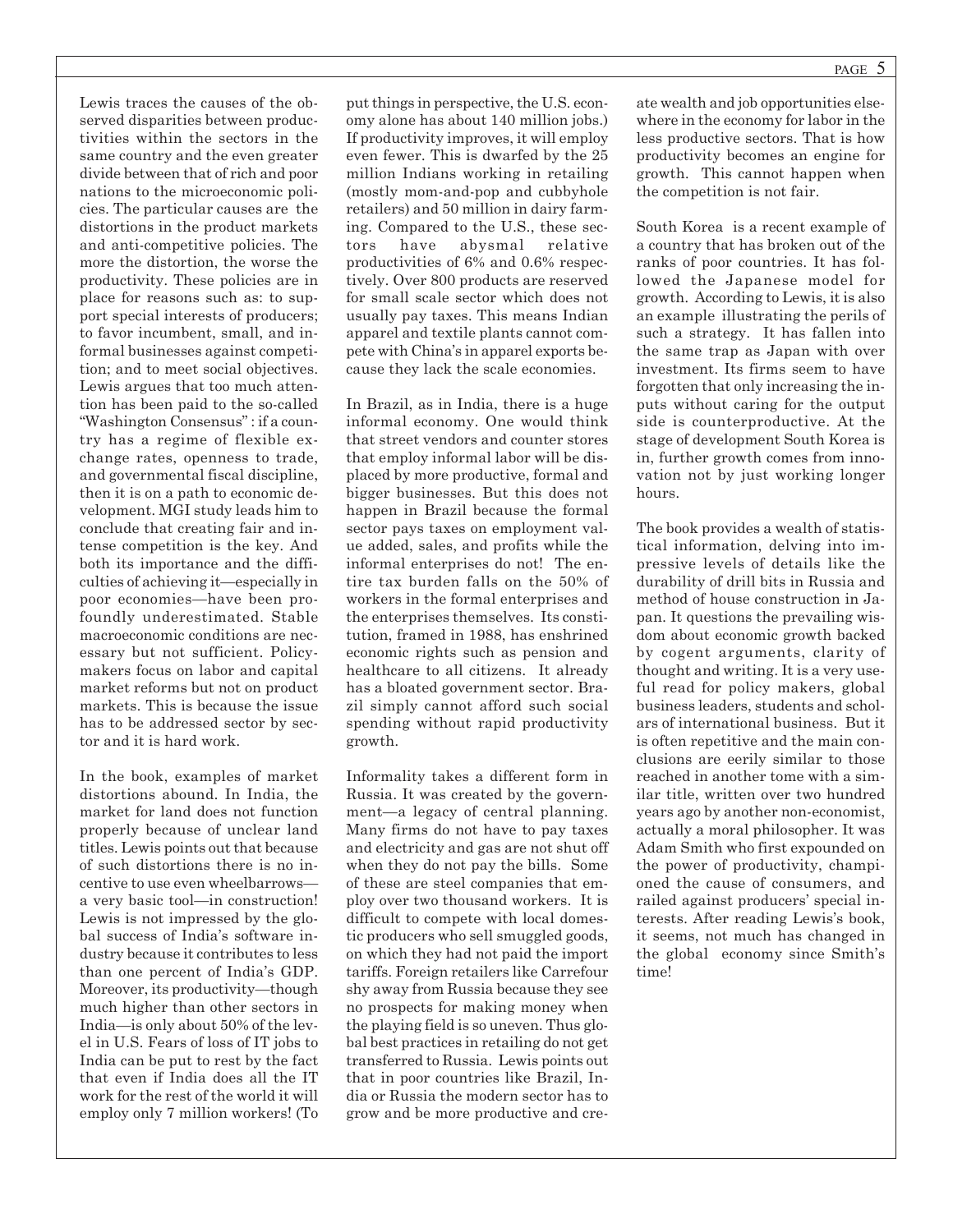### Activities and Accomplishments 2004-2005

The Mayberry Center's purpose is to increase awareness and enhance development of performance excellence related practices in business and education on a local, state, and national level. This is achieved by conducting and disseminating research, implementing projects and activities, conducting workshops for practitioners, and instructing students in undergraduate and graduate classes. The Mayberry team, consisting of Chairholder **Curt W. Reimann**, President **Robert Bell,** Dean **Bob Niebuhr**, Mayberry Professor of Management **R. Nat Natarajan**, and Mayberry Graduate Assistants **Matt Roberts** and **Ryan Swor** have contributed to this mission during the past year. Activities carried out include:

\*\*In February 2005, TTU President Robert R. Bell was honored by the Tennessee Center for Performance Excellence (TNCPE) as the first recipient of its Ned R. McWherter Leadership Award. It is named for former Tennessee Governor Ned McWherter, under whom the Tennessee Center for Performance Excellence (formerly the Tennessee Quality Award) was created in 1993. "Some of the reasons our board of directors selected Dr. Bell for this honor include his outstanding leadership at TTU and the Tennessee Board of Regents, the way in which he incorporates business excellence principles at the university, and his use of the Baldrige framework on the campus," Katie Rawls, President of TNCPE, said.

\*\*Dr. Reimann made the following presentation: "University Strategy and Leadership: Integrating TNCPE and Accreditation Requirements" (with President Robert Bell, Dean Susan Elkins and Dr. Barry Stein) at the Excellence in Tennessee Conference organized by TNCPE in Nashville, TN, on February 18, 2005.

\*\*Dr. Reimann serves on the advisory board of the TTU School of Inter-



Mayberry Board members listening to a presentation on TTU's Governor's School for Information Technology Leadership

disciplinary Studies and Extended Education (ISEE).

\*\*Dr. Reimann serves on the Technical Committee for the Juran Center for Leadership in Quality, Carlson School of Management, University of Minnesota.

\*\*Dr. Nat Natarajan, the Mayberry Professor of Management, attended in November 2004 the annual meeting of the Decision Sciences Institute at Boston, MA, and presented the papers "Six Sigma in Services" (co-authored with Mr. Jason Morse) and "A Framework for Adoption and Diffusion of IT in Health Care" (co-authored with Dr. Purnendu Mandal). These papers were published in the conference proceedings.

\*\*Dr. Reimann has been appointed to the Veterans' Advisory Board on Dose Reconstruction by the Defense Threat Reduction Agency, U.S. Dept. of Defense.

\*\*Katie Rawls, the President of Tennessee Center for Performance Excellence, visited the College of Business (COB) in April 2005. The visit resulted in the arrangement between COB and TNCPE to award academic credits to MBA students who serve on the TNCPE Board of Examiners.

\*\*Matt Roberts, Mayberry Graduate Assistant, served on the 2004 Board of Examiners of the Tennessee Center for Performance Excellence (TNCPE).

\*\*Ryan Swor, Mayberry Graduate Assistant, is serving on the 2005 Board of Examiners of the TNCPE.

### **Mayberry Advisory Board**

The Mayberry Advisory Board met on October 26, 2004. Board members visited classes as guest speakers. They attended a presentation on TTU's Governor's School for Technological Leadership made by Dr. Curtis Armstrong, the Director of the program. They also participated in a panel discussion organized by the MBA students. Earlier they interacted with students during the reception and dinner on October 25.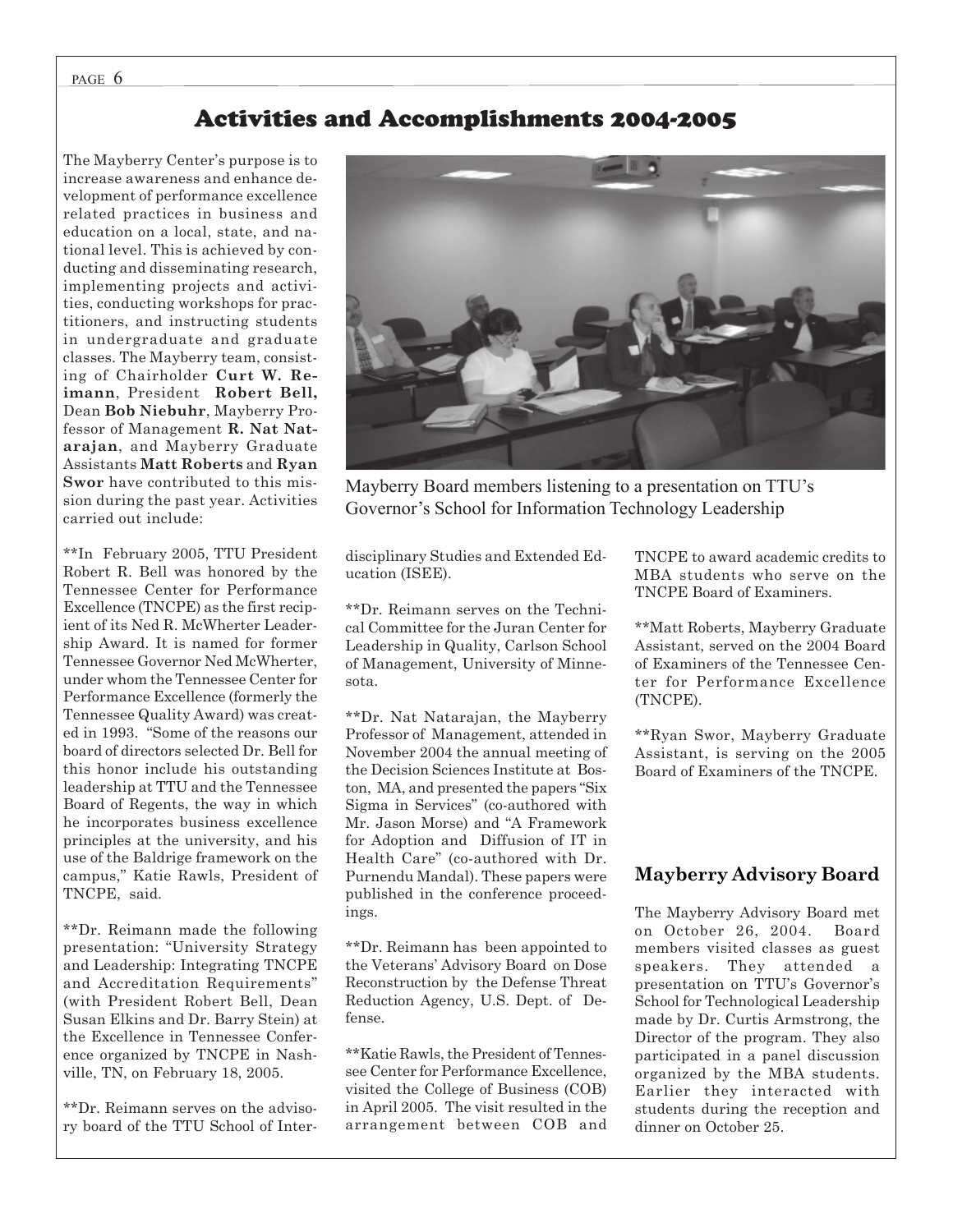### Activities and Accomplishments 2004-2005 (cont'd)

### **The Mayberry Lectures**

On November 4, 2004, Mr. Jim Zurn, Senior Manager, Corporate Operational Excellence Program, Intel Corporation, delivered the Fall 2004 Mayberry Lecture titled "Intel: Driving Ever Harder to Meet Global Challenges."

On April 7, 2005, Mr. Steven Hoisington, VP of Organizational Excellence at Exel, Inc., delivered the Spring 2005 Mayberry Lecture titled "Performance Initiatives: Show Me The Money."

The summaries of these lectures appear on pages 8-11 in this newsletter.

*For excerpts from the panel discussion please visit TTU Leadership Library at* http:/iweb.tntech.edu/ll/

### MBA Program Offers More!

TTU MBA Program will be offering three new concentrations. All of them will be available as distance based opportunities. In the Performance Management track you can become a certified Six Sigma Black Belt or Green Belt and/or serve as an examiner for the TNCPE Quality Award program. You will be earning academic credits for them. The other tracks are in Risk Management and Insurance and International Business.

The Distance MBA is a 30 credit hour program (10 courses). It was started three years ago with zero students and now 130 are enrolled in it. Many have graduated without setting foot on campus until they are at commencement to receive their diploma.

For more information call 931-372-3600 or e-mail MBAstudies@tntech.edu.



### Where Are They Now? An Update From Brian Bowman!

*Recently we heard from Brian Bowman, one of our former Mayberry Graduate Assistants. He was one of the very first Mayberry GAs during 1996-97.*

"I learned a great deal about leadership, quality, and performance excellence during my time as a Mayberry GA – the experience has definitely provided me with an edge in the business world.

Upon graduation from TTU, I accepted a position in the Business Consulting practice of Arthur Andersen in Charlotte, NC. I was part of the same practice for almost seven years including the movement of my practice to PwC Consulting and ultimately the acquisition of my practice by IBM Business Consulting. During my time in consulting, I was fortunate

to have the opportunity to lead a number of engagements that spanned management and information technology consulting. Most of my projects focused on business strategy, process reengineering, and implementation of ERP systems.

Rebecca (my wife) and I decided to move to Nashville in 2003. I made the difficult decision to leave IBM last year and accepted a position as a Director of Information Technology with AIM Healthcare Services in Franklin, TN. At AIM I have responsibility for project management, business analysis, and quality assurance as well as leadership of a 9-person team of developers and integration specialists charged with the transformation of client data for our data mining operations.

In addition to being able to apply my knowledge of the Baldrige Quality Award, in my career I have also found practical application for almost everything I learned at TTU. Since graduating, I have continued my professional development by becoming CPIM certified by APICS. I am currently preparing for the Project Management Professional certification exam through PMI.

Today, Rebecca and I live in Nashville with our dog Ginger. Who knows what opportunities the future holds? Regardless of the future direction, I will always cherish my time as a Mayberry GA. My sincere thanks to the Mayberry Center!"

*We wish Brian all the best in his future endeavors.*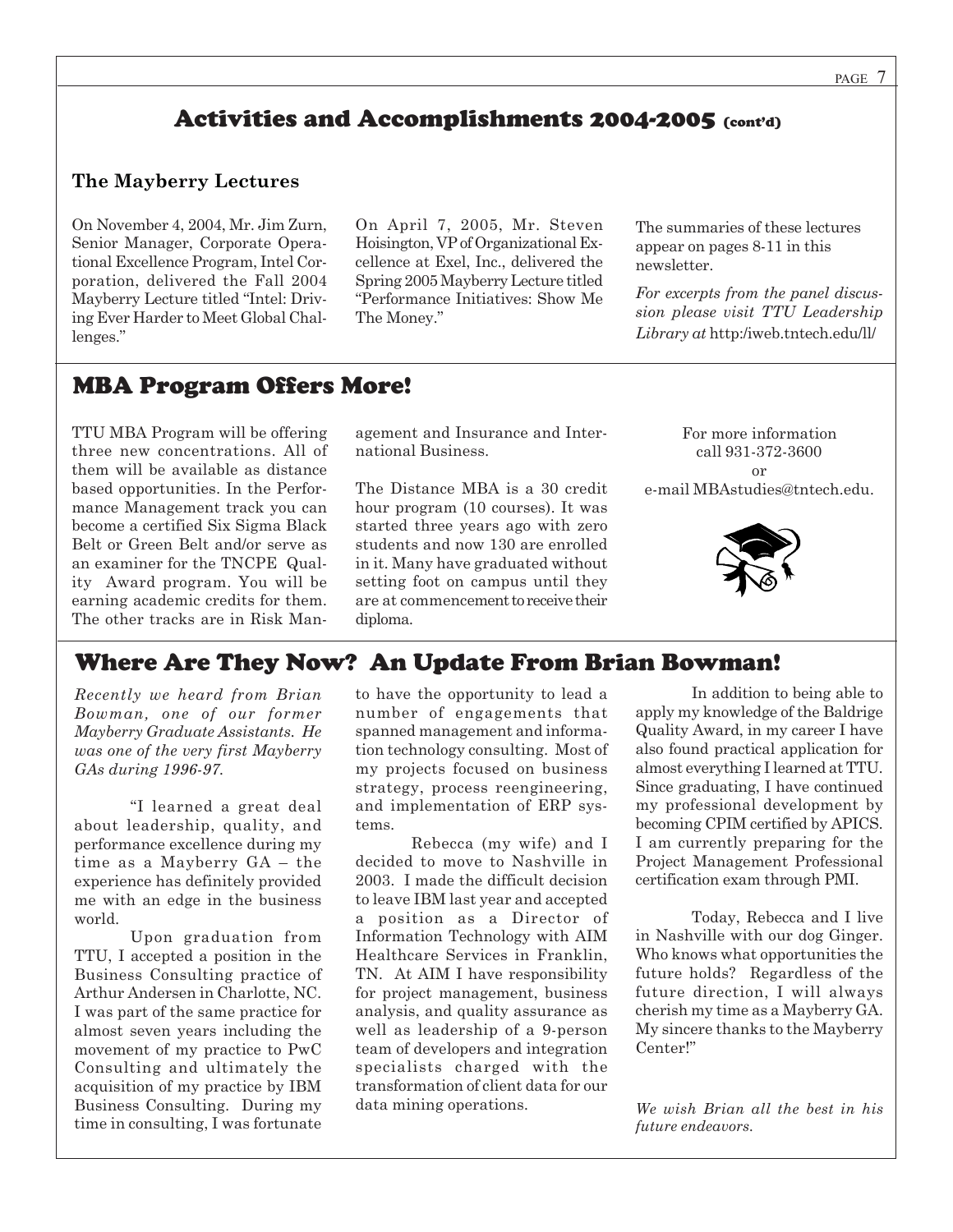## Mayberry Lecture Fall 2004

### **Dr. R. Nat Natarajan**

*On November 4, 2004, Jim Zurn from Intel delivered the Mayberry Lecture titled "Intel–Driving Ever Harder to Meet Global Challenges." He is Senior Manager of Corporate Operational Excellence for Intel Corporation with over 27 years' experience in quality, reliability and design engineering with Intel, Storage Technology, Xerox, AT&T and Fujitsu Ltd. Jim is a Senior Member of ASQ, SME and IEEE and is an ASQ Certified Quality Engineer and Certified Reliability Engineer. He is serving his eleventh year on the Board of Examiners of the Malcolm Baldrige National Quality Award as an Alumni Examiner, and is the founding chair of the Arizona Governor's Award for Quality program. Additionally, he was a Lead Examiner in the U.S. Army's Centurion Quality Award program and a Senior Examiner in the U.S. Dept. of Labor Workforce Excellence program. He is a member of the editorial review boards of Quality Progress, Quality Press, and the Journal of Technology Transfer. Mr. Zurn is widely published in journals such as IEEE Transactions on Engineering Management and Quality and Reliability Engineering. The following is a summary of his talk.*

Here is a high tech company which is a market leader with dominant market share, leading edge innovations in computing, highly skilled workforce, a global presence and brand — a comfortable situation one may think. Not necessarily, according to Jim Zurn, senior manager of corporate operational excellence for Intel Corporation , who was the Fall 2004 Mayberry Lecture speaker. In his talk, Zurn provided very interesting insights and

perspectives on the strategy, culture, the workings, the accomplishments, and the challenges facing one of the world's leading high technology companies.

Zurn elaborated on the company's six core values – customer orientation, discipline, quality, risk taking, great place to work, and results orientation. These values drive everything Intel employees do, they are even evaluated on how they incorporate these values into their everyday work.

Intel is a company that supports diversity. It's management believes that diversity brings value to Intel, including diversity in thinking as well as cultural differences. Intel wants its employees to "think outside the box." And that was part of Zurn's advice to students; by doing so they can increase their value to potential employers. Intel puts much emphasis on intercultural training. Zurn spoke of a dictionary being developed that will contain culture-sensitive words. He said "to survive internationally you must be sensitive to other cultures and respond appropriately." Mr. Zurn has personally trained employees for China and Israel operations.

Presence in the global market is very important to Intel. A total of 73% of sales were outside the United States in the first quarter of 2004. Intel has operated internationally since 1969, when offices were opened in Geneva, Switzerland, and Brussels, Belgium. Intel has had international manufacturing operations since 1974 when a facility was opened in Manila in the Philippines.

Intel is now making investments in global markets to better serve them and to tap a deeper pool of talent. Intel values highly trained people and promotes the theme "knowledge is power." Mr. Zurn mentioned Intel locating facilities outside the United States for access to talent and skills which are cheaper. There are R&D facilities in India, China, and Russia. The average hourly salary in Shanghai for someone with a college education is \$2.50.

He remarked that globalization has helped Intel improve productivity by moving production to where the cost is lowest. For example, Intel has located factories in Russia to help save on labor cost. What was interesting was that Intel has a factory in a country that has a lot of political instability, but even with this, the benefits of the cost reduction offset the risk of the factory being damaged.

Through fascinating anecdotes he brought out the extraordinary aspects of running a global business. He was referring to an Intel plant in Israel. This plant was close to Gaza, a hotbed of conflict. The issue when building the factory was not the bombs and warfare, but the helicopters that were flying over. Their vibrations caused turbulence that disrupted the calibration of the equipment. He had to meet with the Israeli leaders and get a no fly zone over the plant. He also told us of different customs and mannerisms in Israel. For instance, it is customary when trying to get your point across to get really close to a person's face when talking. This is not acceptable here in the U.S. but it was perfectly OK to "get in one's face" over there.

Intel promotes "a culture of equals" and meritocracy. This includes such things as having open offices, and no special parking spaces; the CEO sits in a cubicle like everyone else. And all ideas are valued whereas titles are not. Employees are encouraged and expected to speak out; they are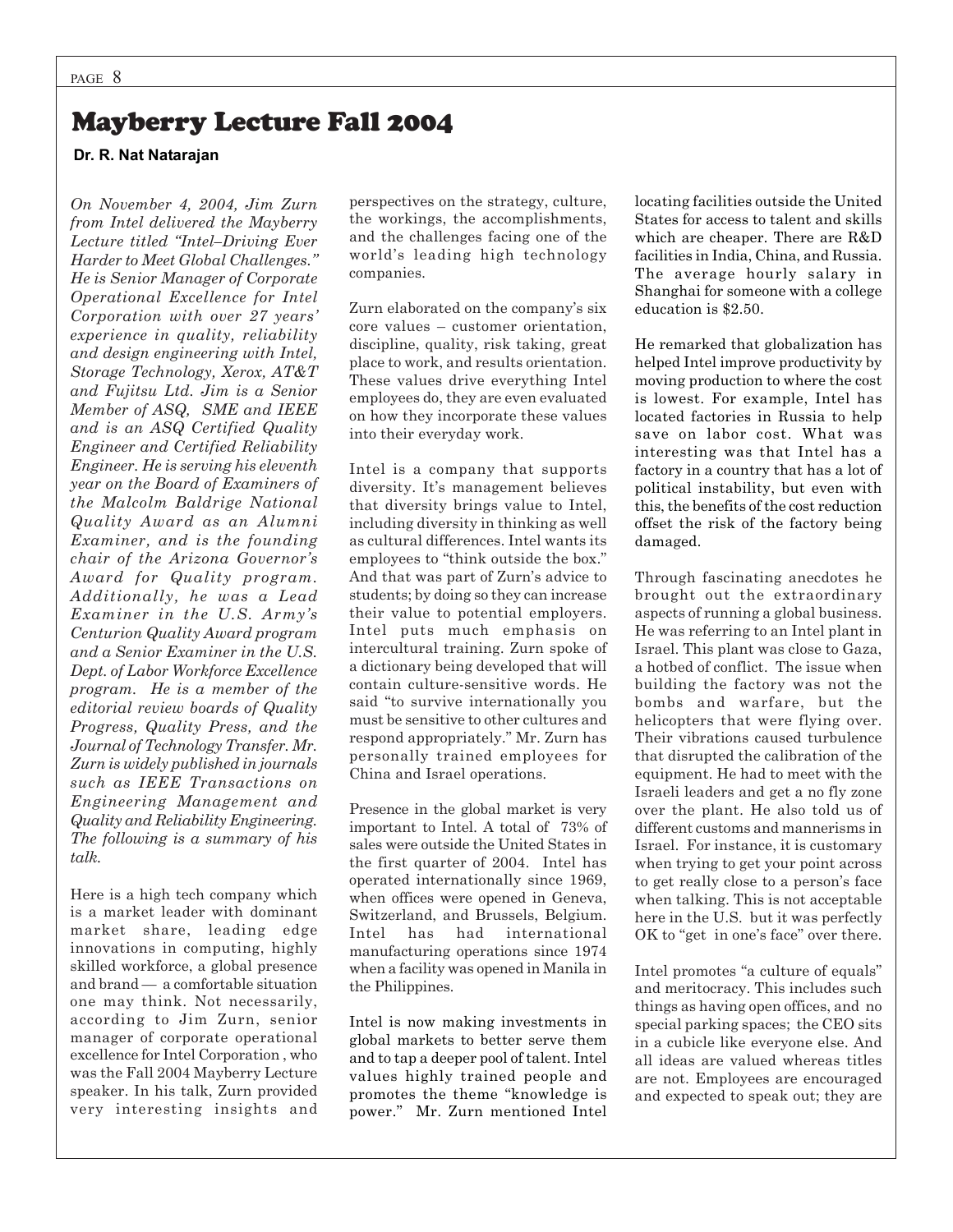valued for their ideas and expected to go beyond their particular area of discipline. Employees are encouraged to have a "win and have fun" involvement with their managers and engage them in constructive confrontations. Mr. Zurn told a story about a senior manager making a bet with a factory supervisor. The supervisor won the bet (by meeting the senior manager's production target) and the senior manager had to serve the entire factory staff in a hula skirt. Being paranoid is a plus at Intel. A lot of attention is given to thinking about and anticipating what could go wrong.

Scale, agility, and operational excellence are the three keys to Intel's leadership in manufacturing. There is little room for error in its production processes. The chips are made in rooms ten times cleaner than a hospital room. In the past Intel's factories would produce one kind of product. This meant limited flexibility. Now Intel is better able to adjust production based on demand and its equipment can easily be dismantled and moved when it is not needed. If demand for a chip goes down, Intel does a warm shutdown that allows the factory line to slow down enough to avoid shutting down lines, which would cost a lot of money.

Zurn highlighted some of Intel's achievements. By 2005, five new plants will churn out chips using 12 inch wafers the size of a dinner plate, printed with 90-nanometer circuit lines just 0.1% the width of a human hair. Each plant will slash chip costs in half by producing 2.5 times more product than older-generation fabrication plants. That gives Intel the ability to produce 1.25 million processors a day — a staggering 375 million a year!

Intel spends \$4 billion in research and development, has about 7,000

scientists in 70 labs, has a \$500 million communications fund, and over 250 Intel sponsored research engagements with universities. Its Environment, Health, and Safety (E.H.S) programs have received 50 awards since 1998. Intel is also a committed corporate citizen playing an important role in education. It has created a foundation that has donated more than \$100 million worth of technological products and services to kindergarten through college level education.

When Mr. Zurn talked about the challenges and strategic inflection points faced by Intel, he mentioned that instead of just thinking as a chip making company, it has to act as a 'platform' (which bundles processor and ancillary chips, networking components and software all together) company. He mentioned that the older employees who have worked in the company for a long time had trouble adapting to this switch. However, thinking about the whole product will help the company identify what parts

of its process need to be improved. Asked if Moore's law — the law formulated by Gordon E. Moore, one of the founders of Intel, according to which the processor power doubles every 18 months — has run its course, Zurn opined that it will be upheld for a few more years.

Zurn said the most important things to remember when working in a big company like Intel are: be confident in your core competencies, be prepared (do your homework), be open-minded (accept diversity), build relationships up, and learn to work in matrix environments.



*Left to Right: Dr. Curt Reimann, Dr. Bonita Barger, Dr. Ken Wiant, and Mr. Jim Zurn*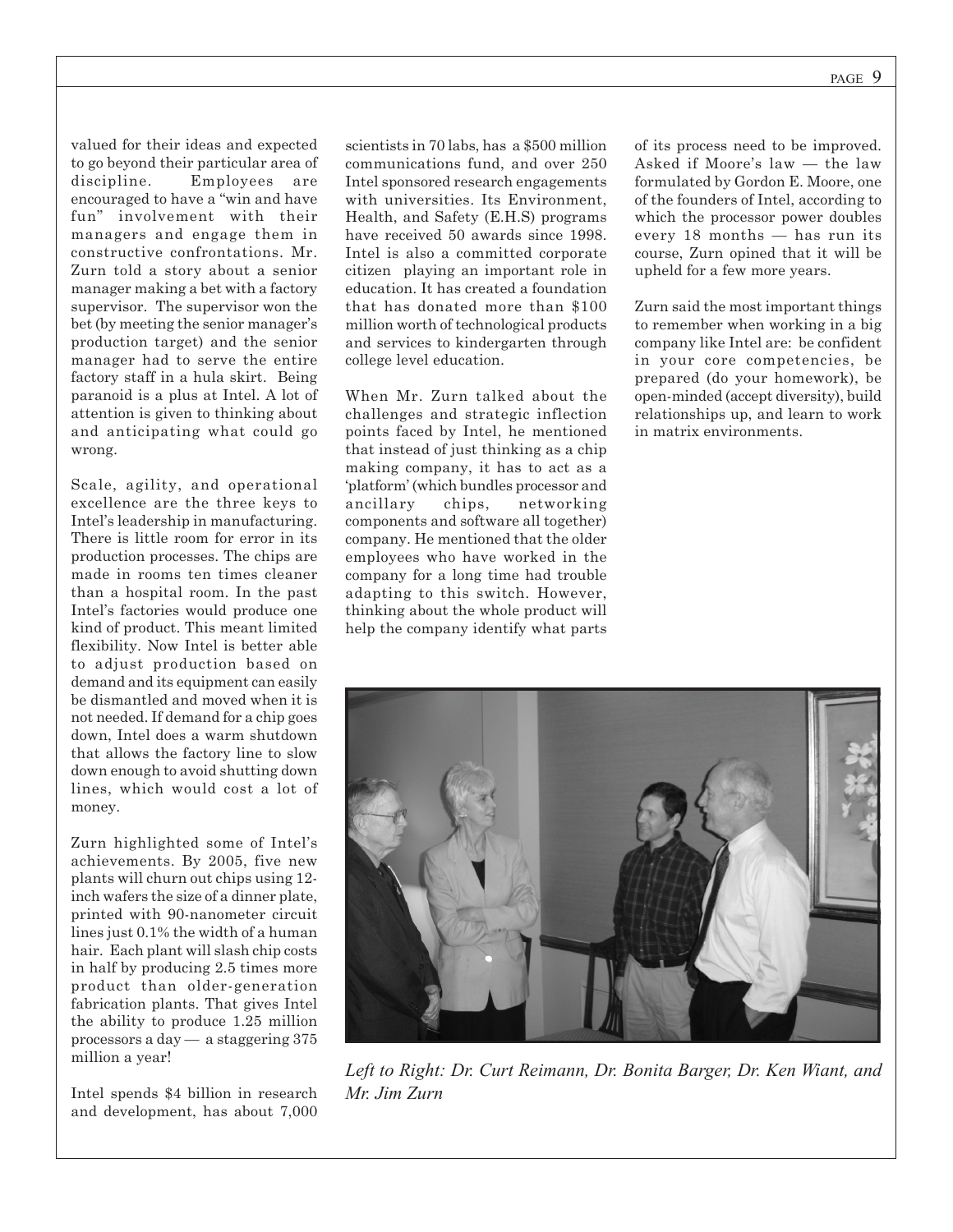## PAGE 10 Mayberry Lecture Spring 2005

**Ryan Swor**\*

*On April 7, 2005, Mr. Steven H. Hoisington, senior vice president of organizational excellence and quality for Exel, Ltd., delivered the Spring Mayberry lecture. Exel, Ltd., is a British-based organization with 109,000 employees and 120 locations worldwide and about £6.7 billion (\$11 billion) in revenue. The key services of the organization are contract logistics services and freight shipment. He worked at IBM for twenty years, serving in roles such as worldwide manufacturing operations director, plant manager, and finally director of quality. He also served Johnson Controls as vice president of quality, and was an examiner with the Malcolm Baldrige National Quality Award program for an unprecedented twelve years, and has been involved with other quality programs in the United States, India, and New Zealand. He has co-authored two books, Customer Centered Six Sigma and Implementing Strategic Change. He is currently writing a third book, which addresses customer loyalty. Mr. Hoisington states that he is not a "parochial quality guru," a "knowit-all," or a "technology weenie," but rather is flexible and is willing to use a variety of quality tools. Following is a summary of his lecture, entitled "Performance Initiatives: Show me the Money."*

In the Spring Mayberry lecture, Mr. Steven Hoisington addressed the economic case for quality, the relationship of performance measurements, financial payback on non-financial measurements and results, using customer data for improvement, and Six Sigma. He stressed that what is most important for organizations in the end is results. Expectations of the stakeholders of the organization  customers, shareholders, etc.  must be met.

He emphasized that Total Quality Management (TQM) is not a fad. It has led to the improvement of the bottom line in many organizations. He presented the findings of a recent 5-year study, in which a group of 600 companies adopting Total Quality Management practices performed significantly better (2-to-1) than a control group in terms of percent increase in stock price, operating income, sales, and total assets. Within the companies achieving quality awards, small firms (less than \$600 million) have been found to outperform larger firms 3-to-1. Premier companies renowned for quality have been listed in the "Q-100" index, and the Q-100 has consistently outperformed the S&P 500 index. Quality helps to differentiate organizations, and make them more effective.

He presented the findings of a number of studies relating financial and non-financial performance measures. One of them was the model of relationships between organizational performance measures modeled by Earl Naumann and Frank Reichold. In this model, product quality, service quality, and price, lead to customer value. Then customer satisfaction and loyalty attributes follow, which influence company revenues, costs, and profits. These, in turn, directly affect shareholder value and company image. IBM performed a study looking at 10 years of data and 54 different performance measurements: IBM was able to develop a statistical model directly relating customer satisfaction to cost of quality, productivity, and employee satisfaction. The results of this study supported a more holistic view of company performance, especially for two key areas. First, companies cannot just focus on financial performance alone but must also consider the underlying drivers of performance. Second, companies cannot view functional changes on an individual basis but must understand the impact of changes on the organization as a whole.

In Mr. Hoisington's experiences at Johnson Controls and IBM, it was found that there was a direct relationship between customer satisfaction and financial performance. Improvement in customer satisfaction improves revenue, increases renewals, decreases lost sales, increases business volume, and increases stock price. By raising customer satisfaction a single percentage point, Johnson Controls was able to see an additional \$13 million in revenue, and IBM could earn \$257 million more. At Johnson Controls, retention rates of satisfied and very satisfied customers ranged from 80 to 97%, while neutral customers had rates of 60-65%, and dissatisfied and very dissatisfied customers had rates of 0-20%. Also, very satisfied and satisfied customers comprised 91% of all customer renewals, and average contract prices increased by 25% per level moving from dissatisfied through very satisfied customers. Through satisfying customers, IBM saw significant improvement in customer loyalty and business earned. Also, a 3-to-1 improvement was noted comparing very satisfied and satisfied customers. Looking at American Customer Satisfaction Index (ACSI) scores for companies, a direct correlation is noted between ACSI and the Dow Jones Industrial Average (DJIA). Moreover, high scoring companies have outperformed low scoring companies with respect to stock price. IBM, Nortel, and Johnson Controls have all noted a strong correlation between customer satisfaction and stock price. AT&T has noted the correlation between customer satisfaction and market share. However,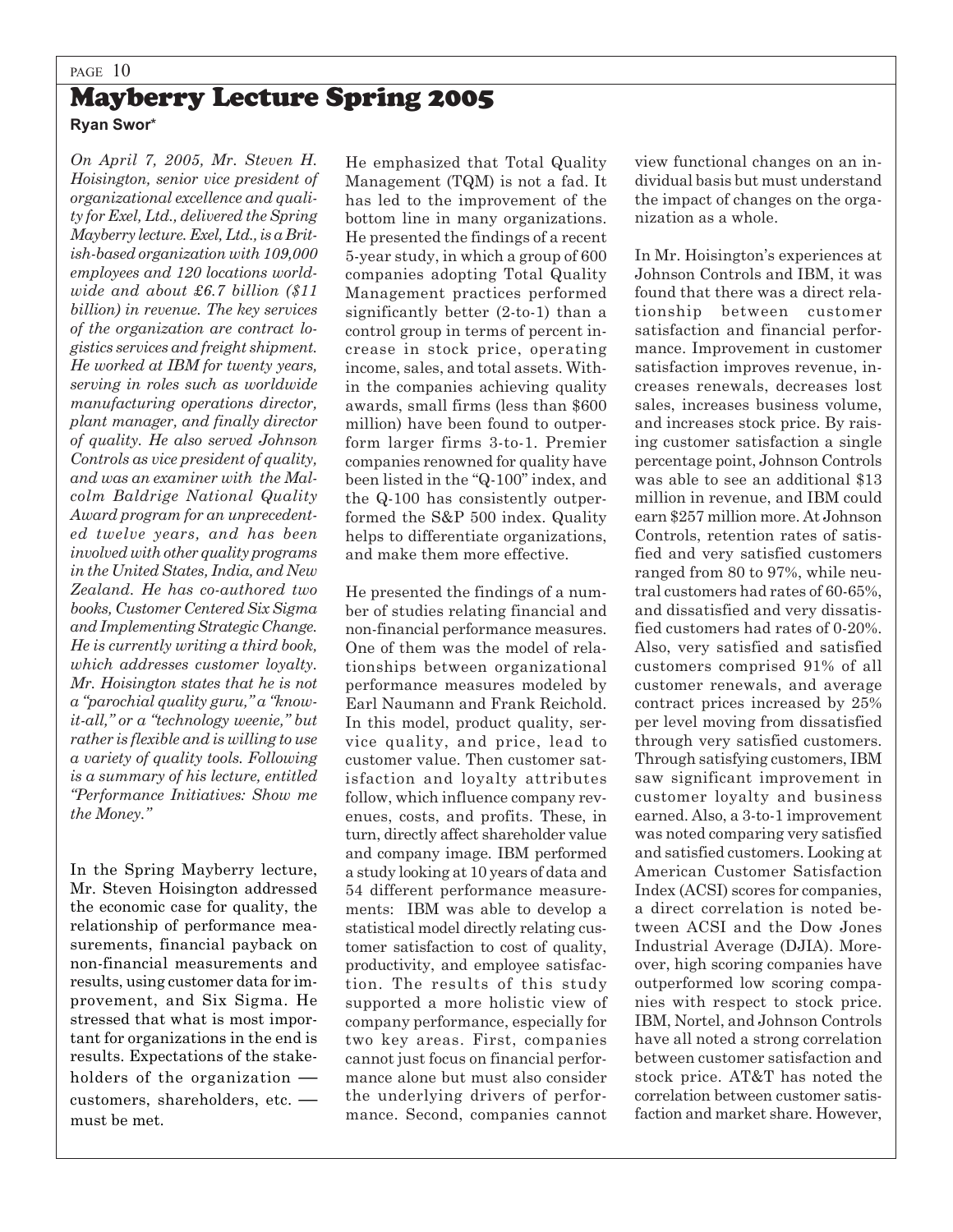PAGE 11

it is important to make an economic case for quality, to put the costs and benefits in terms of "dollars and cents" for managers in organizations.

According to Hoisington, customer dissatisfaction has a great impact on organizations, based on various studies by IBM, Coca Cola, and Sears. Dissatisfied customers spend less or nothing further with the company, and make it more difficult to gain new customers. While satisfied customers may recommend products or services to three others, dissatisfied customers will tell about their bad experiences to nine others. Furthermore, compared to maintaining a satisfied customer, it costs twice as much to maintain a dissatisfied customer, five times as much to gain a new customer, and twelve times as much to win one back. Companies must take care not to erode their customer base and must resolve customer complaints. At IBM, the 69% of customers who experienced no problems had repurchase intent of 89%. This contrasts with customers with unresolved problems, who had repurchase intent of 23% (complained) or 47% (did not complain). However, customers who had problems and had their complaints resolved had repurchase intent of 96%. In short, customers expect an organization to be responsible for the products and services that it sells.

Mr. Hoisington had experience in implementing Six Sigma at Johnson Controls. In a company, he thinks it is important to make the case to managers for Six Sigma in terms of potential financial results rather than in its connotation of statistical process control. Then, the intricacies and implementation of Six Sigma should be left to the trained Black Belts. Results should be seen in both the income statement "top line" (customer satisfaction) and "bottom line" (reflecting operations performance). Six Sigma must be



*From Left to Right: Dr. R. Nat Natarajan, Ryan Swor, Steve Hoisington, and Dr. Curt Reimann*

made part of building customer value and the culture of the company. The goal is to make core processes, services, and products better, faster, and at lower cost. At Johnson Controls, implementation of Six Sigma had a very positive impact on the organization. Over \$500 million in waste reduction and improvements were realized over about four years. Warranty expenses, customer satisfaction, performance contracts, and building needs were all improved. Johnson Controls was able to meet and exceed world class levels of outgoing quality level, warranty costs, and customer satisfaction.

Results are very important for organizations. This can be noted in the Malcolm Baldrige criteria where business results are worth 450 out of 1000 total points. To improve overall financial results, organizations should focus on a balanced set of relevant key measurements demonstrating current levels, trends, and comparisons. Diverse areas such as social responsibility, operations, human resources, finance, products and services, and customer satisfaction must all be measured and considered. Kaplan and Norton suggest a "balanced scorecard" in which vision and strategy drive performance for customers, financials, business processes, and internal learning and growth. Such a scorecard was put in place at IBM, and Mr. Hoisington is currently engaged in a similar scorecard implementation at Exel.

At the conclusion of the lecture Mr. Hoisington provided some advice. He wanted students to note that everyone should do his or her best in life, but that results matter more than effort. Organizations are driven by financial performance, so actions and results must be related to the financial impacts. He feels that an academic degree only opens the door, and it is up to the individual to make the most of his or her opportunities. Goal-setting is important for a successful career. Finally, everyone should be certain to deliver on commitments and deliver results.

\* Mayberry Graduate Assistant